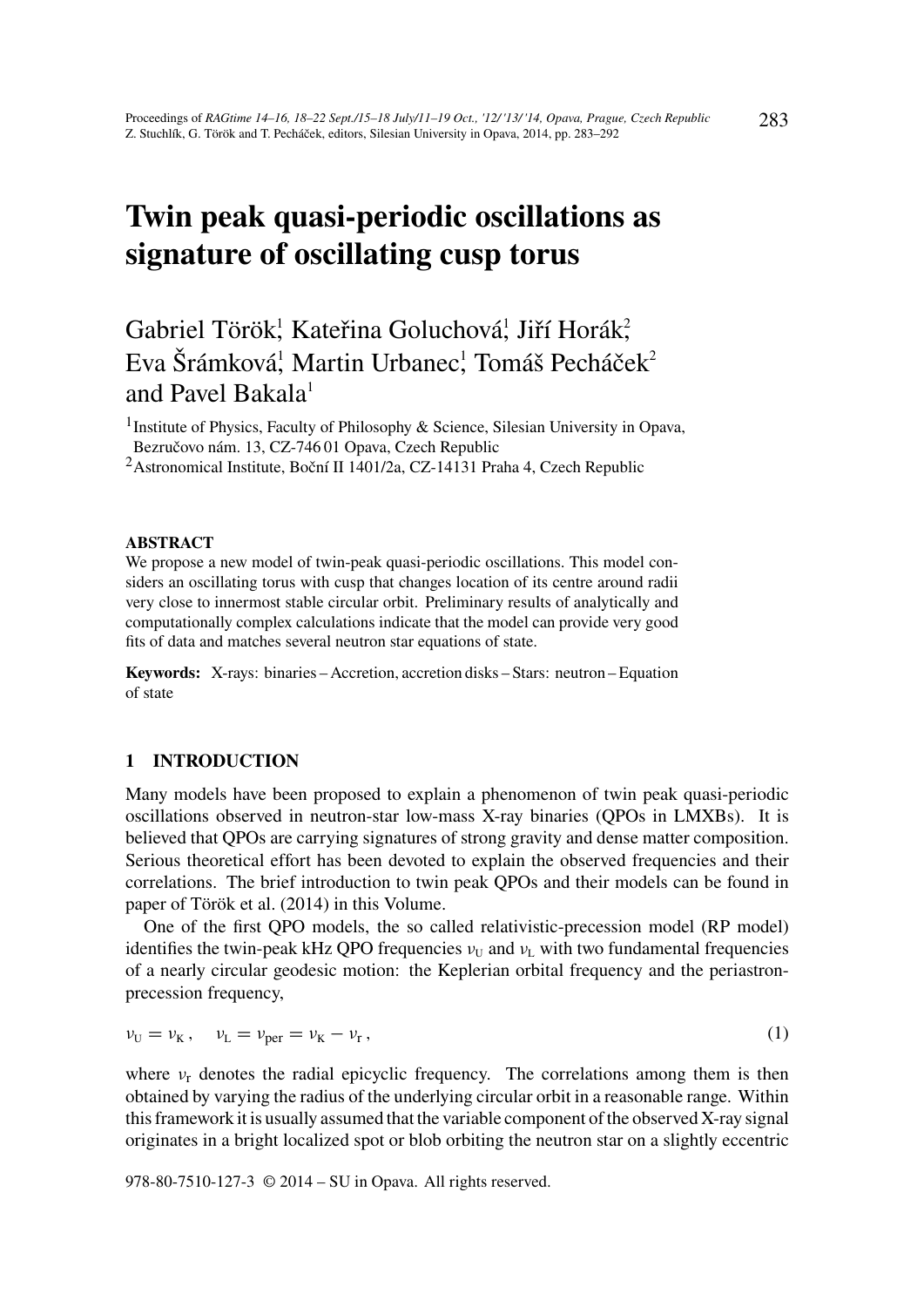## 284 *G. Török et al.*

orbit. The observed radiation is then periodically modulated due to the relativistic effects. It has been shown that the model is roughly matching the observed  $v_{\text{U}}(v_{\text{L}})$  correlations (Stella and Vietri, 1999; Belloni et al., 2007; Török et al., 2012). Nevertheless the RP model also suffers some theoretical difficulties. It is not clear whether the modulation of a radiation from a small localized spot can produce sufficiently strong signal modulation to explain a relatively large observed QPO amplitudes. It is then expected that larger spots (giving higher amount of modulated photons) can undergo a serious shearing due to the differential rotation in the surrounding accretion disk. This does not agree with a high coherence of the QPO signal which is often observed. The model also lacks an explanation of inferred existence of preferred orbits which should be responsible for appearance of QPO pairs and clustering of their frequencies.

Only slightly later, Abramowicz and Kluźniak (2001); Kluźniak and Abramowicz (2001) proposed concept of orbital resonance models. Within this concept, QPOs originate in resonances between oscillation modes of the accreted fluid. The most quoted, so called 3:2 epicyclic resonance model identifies the resonant eigenfrequencies with frequencies  $v_{\theta}$  and  $v_r$  of radial and vertical epicyclic axisymmetric modes of disc (or torus) oscillations. It is assumed that

$$
\nu_{\rm U} = \nu_{\theta} \,, \quad \nu_{\rm L} = \nu_{\rm r} \Leftrightarrow \nu_{\rm U}/\nu_{\rm L} = 3/2 \,, \tag{2}
$$

while the correlation  $v_{\text{U}}(v_{\text{L}})$  arises from resonant corrections to the eigenfrequencies (Abramowicz et al., 2005a,b). We stress that the model deals with a collective motion of the accreted matter. Moreover, the oscillation modes of innermost region of the accretion flow can modulate the amount of matter transferred to NS surface through the boundary layer (Paczynski, 1987; Abramowicz et al., 2007; Horák, 2005). Therefore, it may naturally explain both high amplitudes and coherence of the kHz QPOs. Nevertheless, it is questionable whether the resonant corrections to the eigenfrequencies can be large enough to explain the whole observed range of  $v_U$  and  $v_L$ . Furthermore, it was shown that the model implies large range of NS masses and has difficulties when confronted to models of rotating NS based on up-to-date equations of state (EoS, see Urbanec et al., 2010; Török et al., 2012).

Motivated by partial success of above models and their complementary difficulties, we present a modified framework for interpreting twin peak QPOs. Our paper sketch results from the prepared publication of Török et al. (2015).

## 2 OSCILLATING TORI

Our model is largely based on the theoretical work of Straub and Šrámková (2009). Throughout this Section we adopt Kerr geometry as description of slowly rotating compact NS. We assume that the innermost region of accretion flow is hot enough to form a pressure supported torus of a moderate thickness. Assuming a non-relativistic polytropic equation of state and neglecting the poloidal components of the fluid velocity (so that the fluid follows circular orbits), the equilibrium torus shape and its structure are completely determined by the Lane–Emden function, which is given by a simple analytic formula (Straub and Šrámková, 2009; Abramowicz et al., 2006)

$$
f = 1 - \frac{1}{nc_{s0}^2} \ln \frac{\mathcal{E}}{\mathcal{E}_0} \,. \tag{3}
$$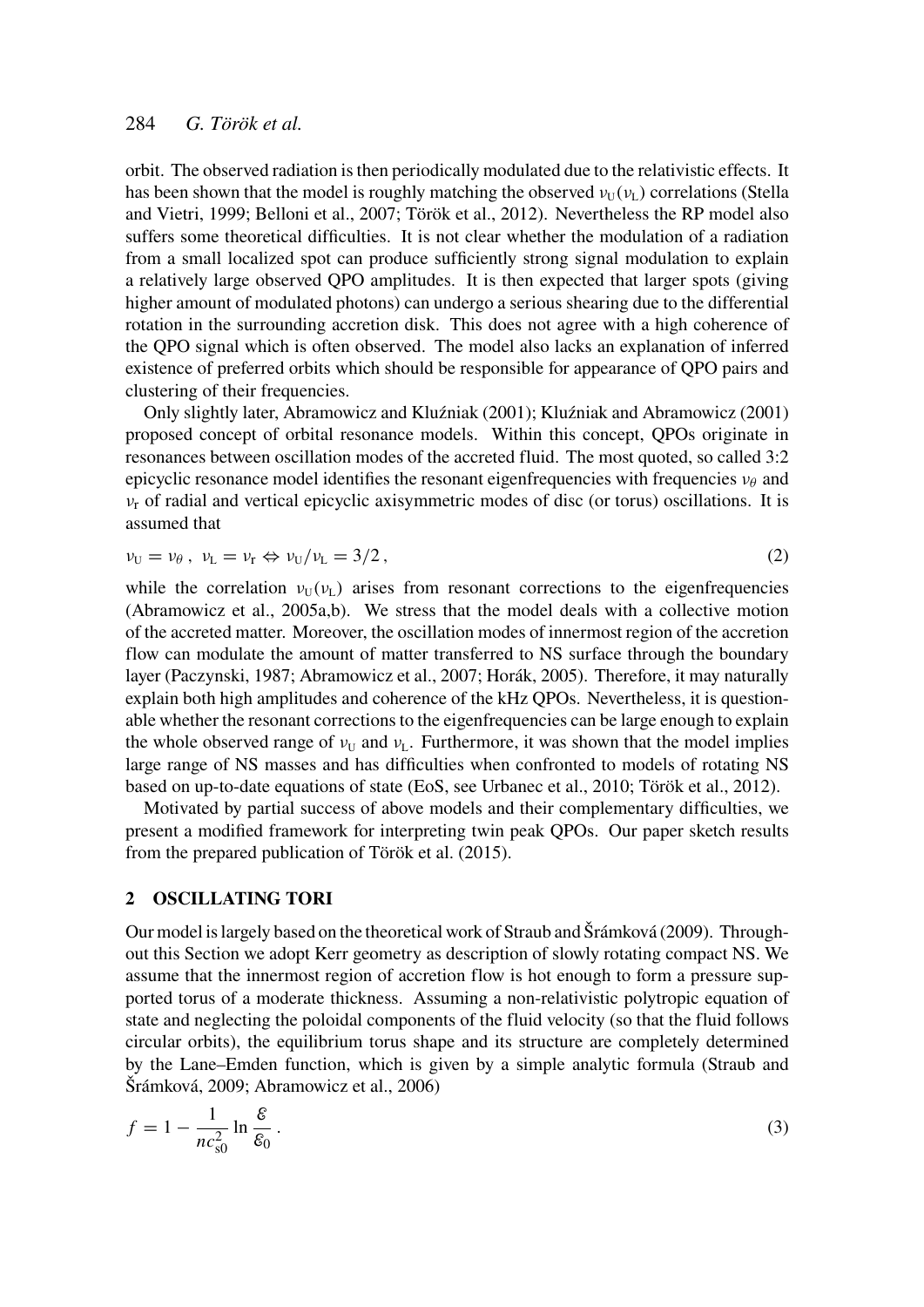In this equation,  $\mathcal{E} = (-g^{tt} + 2\ell g^{t\phi} - \ell^2 g^{\phi\phi})^{-1/2}$  denotes the energy of a particle on a (non-geodesic) circular orbit having the specific angular momentum  $\ell$ . We assume that the angular momentum is constant in the whole volume of the torus,  $\ell = \ell_0 = \text{const.}$  As we assume that the torus is located in the vicinity of the innermost stable circular orbit (ISCO) where also Keplerian angular momentum is nearly constant, we believe that it is a reasonable approximation. Meaning of other symbols in Eq. (3) is straightforward: *n* is the polytropic index ( $n = 3$  for a radiation pressure dominated fluid),  $g^{\mu\nu}$  are the contravariant component of Kerr metric (we employ the  $(- + + +)$  signature) and  $c_{s0}$  is the sound speed at the center of the torus located at radius  $r_0$  in the equatorial plane, where the pressure gradient vanishes and where the energy  $\varepsilon$  takes the value  $\varepsilon_0$ . Vanishing of the pressure forces in the torus center implies that the streamline  $r = r_0$ ,  $\theta = \pi/2$  is a geodesic line and therefore the fluid angular momentum takes the Keplerian value at that radius,  $\ell_0 = \ell_K(r_0)$ .

The surfaces of constant density and pressure coincide with those of constant *f* and their values can be calculated from *f* by  $\rho = \rho_0 f^n$  and  $p = p_0 f^{n+1}$ , where  $\rho_0$  and  $p_0$  refer to the values at the torus center that corresponds to  $f = 1$ . On the other hand, the surface of the torus, where both pressure and density vanishes is given by the condition  $f = 0$ . It is also worth to note that the position of the center  $r_0$  and a shape of these surfaces are entirely given by the value of  $\ell_0$  and the spacetime geometry, while the particular values of *p* and  $\rho$ and therefore also the location of the overall surface of the torus are set by the central value of the sound speed *c*s0.

Straub and Šrámková (2009) introduce a dimensionless parameter  $\beta$  that characterizes a size of the torus,

$$
\beta = \frac{\sqrt{2n}c_{s0}}{r_0 \mathcal{E}_0 \left(\ell_0 g_0^{\phi\phi} - g_0^{t\phi}\right)}.
$$
\n(4)

This parameter is roughly proportional to the Mach number of the flow at the torus center as can be seen from its Newtonian limit  $\beta = \sqrt{2n} (c_s/r\Omega)_0$  (compare with Blaes, 1985). In addition, it is also roughly proportional to the ratio of the radial (or vertical) extension of the torus to its central radius  $r_0$ . Hence, the sound-crossing time and the dynamical timescale of the torus are roughly similar.

#### 2.1 Marginally overflowing tori (cusp tori)

The stationary solution does not exist for an arbitrary large value of  $\beta$  (Abramowicz et al., 1978). Apart of the obvious limit  $\beta$  < 1, there is much stronger constrain coming from general relativity. Large enough tori that extend below the ISCO radius, may be terminated there by a "cusp", where the rotation of the flow becomes Keplerian again. This is a consequence of the fact that the Keplerian angular momentum close to a relativistic object reaches its minimum at ISCO and raises up again bellow.

The cusp corresponds to a saddle point of the Lane–Emden function and the corresponding self-crossing equipotential limits the surface of any stationary rotating fluid configuration with given angular momentum  $\ell_0$ . Fluid that appear outside this surface, is accreted onto the central star on the dynamical timescale driven by gravity and pressure forces without need of viscosity Paczynski (1977). Abramowicz et al. (1978) calculated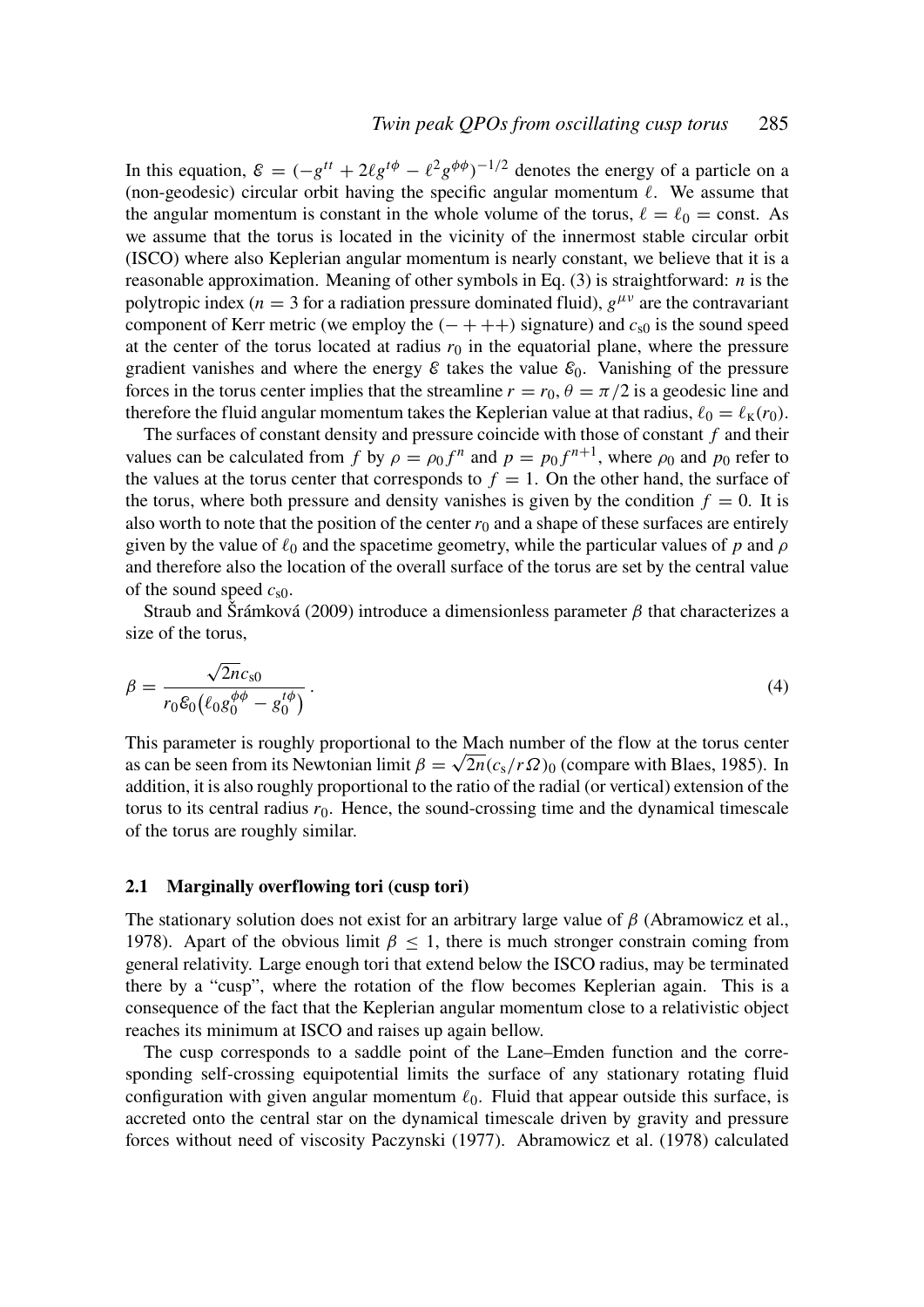## 286 *G. Török et al.*

analytically the accretion rate from a slightly overflowing torus, his result agrees very well with numerical simulations.

The critical value of the  $\beta$ -parameter giving a marginally overflowing torus follows from Eqs. (3) and (4),

$$
\beta_{\rm c}(r_0) = \frac{\sqrt{2\ln(\mathcal{E}_{\rm c}/\mathcal{E}_0)}}{r_0 \mathcal{E}_0(\ell_0 g_0^{\phi\phi} - g_0^{t\phi})},\tag{5}
$$

where  $\mathcal{E}_c = \mathcal{E}(r_c)$  is the particle energy at the cusp. Its location  $r = r_c$  can be found by equating the Keplerian angular momentum to the fluid angular momentum  $\ell_0$ . This procedure leads to the third-order algebraic equation (in  $\sqrt{r_c}$ ), giving the position of the procedure leads to the third-order algebraic equation (in  $\sqrt{r_c}$ ), giving the position of the cusp in terms of the location of the torus center,

$$
r_c^{3/2} - \frac{\left(2r_0^{1/2} - jM^{1/2}\right)\left(r_0^{1/2} - jM^{1/2}\right)}{\left(r_0^{3/2} - 2Mr_0^{1/2} + jM^{3/2}\right)M^{1/2}} \left(r_c - r_0^{1/2}r_c^{1/2}\right) + \frac{r_0\left(r_0^{1/2} - j\right)}{r_0^{3/2} - 2Mr_0^{1/2} + jM^{3/2}} = 0, \quad (6)
$$

where  $r_0 \ge r_{\text{ISCO}}(j)$ . If the stellar spin is neglected ( $j = 0$ ), this equation is reduced to the quadratic one and its solution can be expressed as

$$
r_{\rm c} = r_0 \left( \frac{M + \sqrt{(2r_0 - 3M)M}}{r_0 - 2M} \right)^2, \quad r_0 \ge 6M \tag{7}
$$

and the critical  $\beta$ -parameter reads

$$
\beta_{\rm c} = \frac{(r_0 - r_{\rm c})(r_0 - 2M)^2 [r_0 r_{\rm c} - 2M(r_0 + 2r_{\rm c})]^{1/2}}{r_{\rm c} r_0 (r_{\rm c} - 2M)^{1/2} (r_0 - 3M)^{1/2}}.
$$
\n(8)

## 2.2 Frequencies of epicyclic oscillations

Abramowicz et al. (2006) pointed out the existence of the radial and vertical epicyclic modes that describes a global motion of the torus. They have found that, in the limit of infinitesimally slender tori  $\beta \to 0$ , frequencies of this modes  $v_R$  and  $v_V$  measured in the fluid reference frame coincide with the epicyclic frequencies of test particles,

$$
\nu_{\rm r} = \left(1 - \frac{6M}{r} + \frac{8jM^{3/2}}{r^{3/2}} - \frac{3j^2M^2}{r^2}\right)^{1/2} \nu_{\rm K},\tag{9}
$$

$$
\nu_{\theta} = \left(1 - \frac{4jM^{3/2}}{r^{3/2}} + \frac{3j^2M^2}{r^2}\right)^{1/2} \nu_{\rm K},\tag{10}
$$

while at fixed azimuth their frequencies are given by  $v_{R,m} = v_r + mv_K$  and  $v_{V,m} = v_\theta + mv_K$ with *m* being the integer azimuthal wave number. In particular, the  $m = -1$  radial and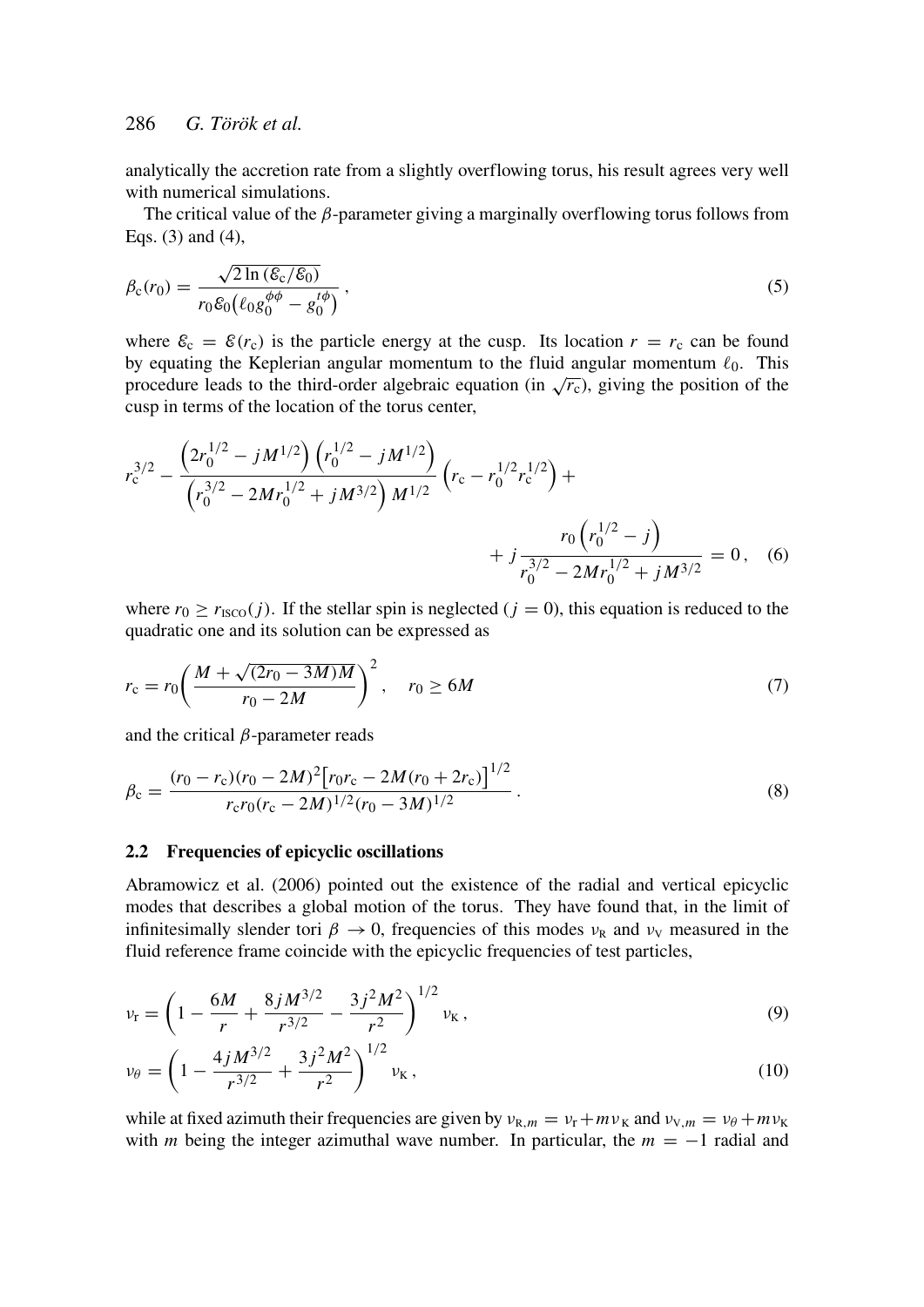

Figure 1. Illustration of the equipotential surfaces of an accretion torus. The yellow colour denotes a non-accreting equilibrium torus. The orange colour denotes the case of the cusp torus.

vertical modes give the frequencies of the periastron and nodal precession of a weakly eccentric and tilted torus. It is also worth to note that they now describe a collective motion of the fluid, rather then a motion of individual particles.

In a more realistic case, when  $\beta \geq 0$ , the pressure gradients start to contribute to the restoring force of the perturbed torus shifting their frequencies to new 'corrected' values,

$$
\nu_{R,m}(r_0,\beta) = \nu_r(r_0) + m\nu_K(r_0) + \Delta \nu_{R,m}(r_0,\beta) ,
$$
\n(11)

$$
\nu_{V,m}(r_0,\beta) = \nu_{\theta}(r_0) + m\nu_K(r_0) + \Delta \nu_{V,m}(r_0,\beta). \tag{12}
$$

The pressure corrections  $\Delta v_{R,m}$  and  $\Delta v_{R,m}$  have been calculated by Straub and Šrámková (2009) using perturbation expansion in  $\beta$ -parameter. They found that a first non-zero corrections are of the order of  $\beta^2$ .

## 3 FREQUENCY IDENTIFICATION

We identify the observed OPO frequencies with frequencies of the epicyclic modes of torus oscillations. We propose that the upper kilohertz QPO frequency is the Keplerian orbital frequency of the fluid at the center of the torus, where both pressure and density peaks and from which the most of torus radiation emerges. The lower kilohertz QPO corresponds to the frequency of the non-axisymmetric  $m = -1$  radial epicyclic mode. Overall, there is

$$
\nu_{\mathsf{U}} \equiv \nu_{\mathsf{K}}(r_0), \quad \nu_{\mathsf{L}} \equiv \nu_{\mathsf{R},-1}(r_0,\beta). \tag{13}
$$

The QPO frequencies are then strong functions of the position of the center of the torus *r*<sub>0</sub> and its thickness  $\beta$ . Obviously, a choice  $\beta = 0$  (slender tori) recovers the RP model frequencies completely, as the QPO frequencies would be now given entirely by the geodesic frequencies. In addition, in the case of a finite thickness  $\beta > 0$ , they also weakly depend on the value of the polytropic index *n*. In the following discussion, we fix  $n = 3$  as the inner parts of the accretion flow are believed to be radiation-pressure dominated.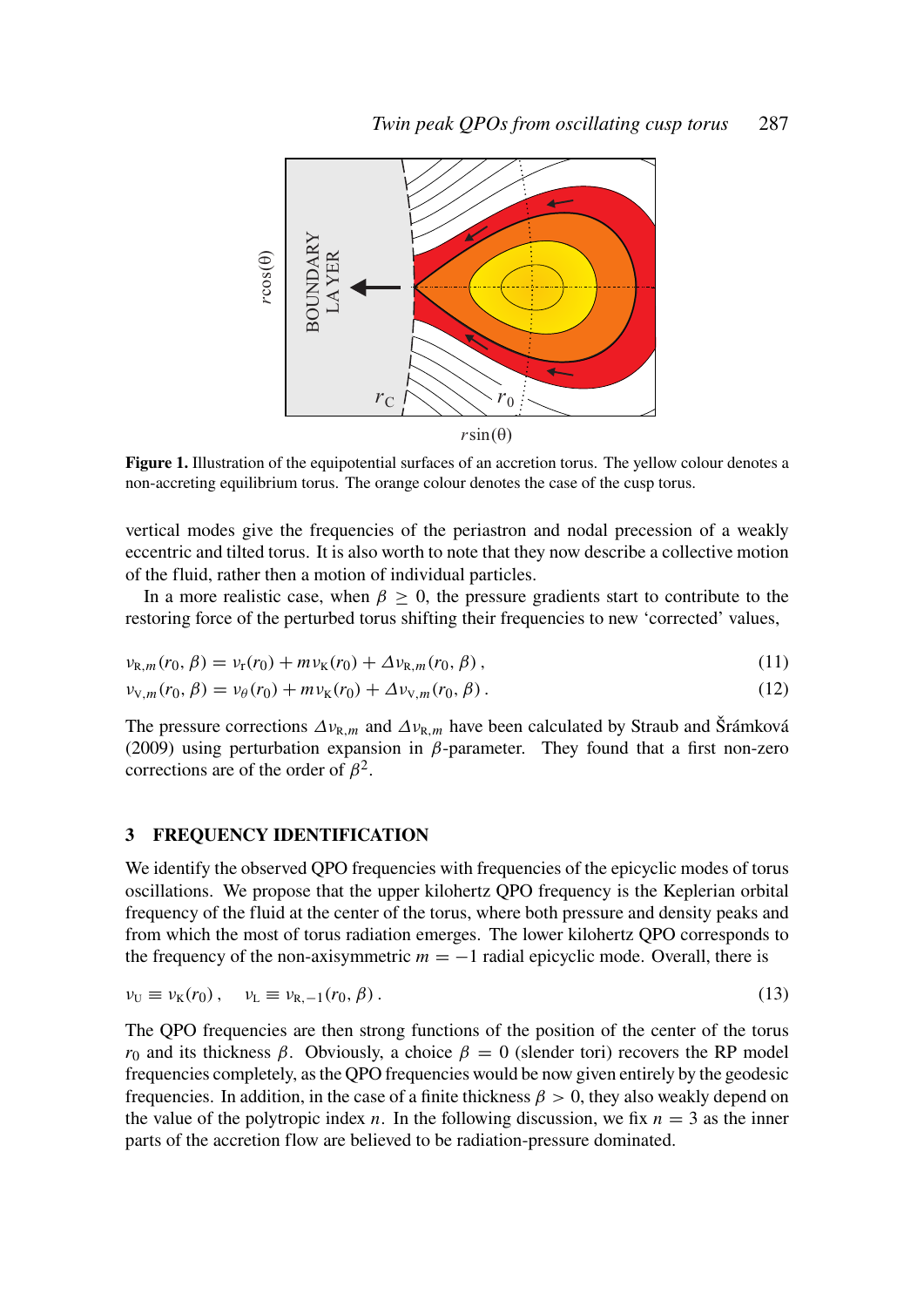We assume the cusp configuration

$$
\beta(r_0) \doteq \beta_{\rm c}(r_0). \tag{14}
$$

In other words, we expect that for given  $r_0$  is the torus always close to its maximal possible size, just filling its 'Roche-like' lobe.

Thus, our model predicts that QPO frequencies are function of single parameter, the position of the center of the torus  $r_0$ ,

$$
\nu_{\rm u} \equiv \nu_{\rm K}(r_0) \,, \quad \nu_{\rm l} \equiv \nu_{\rm R, -1} \left[ r_0, \beta_{\rm c}(r_0) \right] \,. \tag{15}
$$

Therefore, one obtains a unique correlation among them by changing this parameter in a reasonable range. In the next section we compare this predicted correlation with the data of the atoll source 4U 1636-53.

## 4 APPLICATION TO TWIN PEAK QPOS IN 4U 1636-53

Török et al. (2012, 2014) have confronted several QPO models to the data of atoll source 4U 1636-53. They have outlined a comparison between individual matches of the model to the data as well as quantitative estimates of inferred NS parameters. We apply the same fitting procedure to the discussed cusp torus model.

## 4.1 Non-rotating approximation

First, we investigate the case of a simple one parametric fit assuming non-rotating NS approximated by Schwarzschild geometry. In this way we can obtain a comparison to the RP model and a rough estimate of the NS mass implied by our cusp torus model.

In the left panel of Fig. 2 we plot the sequence of equipotential contours of cusp tori which provides the best match of 4U 1636-53 data. In the right panel of the same Figure we show this best fit. The RP model best fit is included for comparison. Clearly, the cusp torus model matches the observed trend better than the RP one. In more detail, the related  $\chi^2$  improvement is about  $\Delta \chi^2 \approx 80\%$ . The NS mass inferred from the cusp torus model is then

$$
M_0 = 1.69 \left[ \pm 0.01 \right] M_{\odot}, \tag{16}
$$

where the scatter in the estimated mass corresponds to the  $2\sigma$  confidence level. Considering results of Török et al. (2012, 2014), we can expect that the mass (16) belongs to a massangular momentum relation implied by the model.

## 4.2 Consideration of NS rotation

The results of the two-dimensional fitting of the parameters *M* and *j* are shown in the left panel of Fig. 3. The Figure illustrates  $\chi^2$  behaviour in the form of color-coded map. Remarkably, the best fits are reached when *M* and *j* are related through the specific relation denoted by the green line.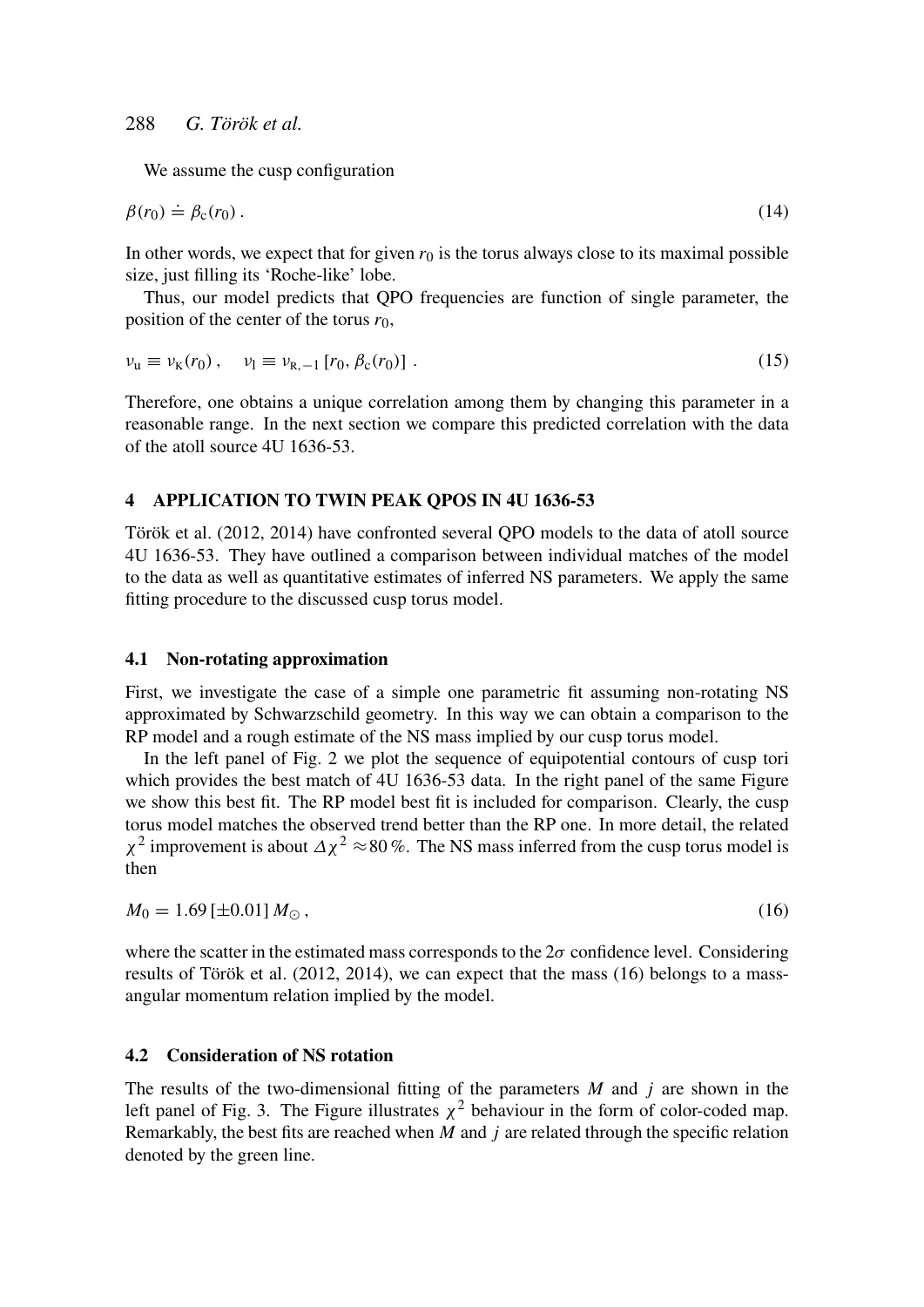

Figure 2. *Left*: Sequence of cusp tori corresponding to one-parametric fit of 4U 1636-53 data. *Bottom* panel indicates angular momentum behaviour. *Right*: Corresponding frequency relation (*red curve*) plotted together with the data. The blue curve indicating the best fit by RP model  $(j = 0)$  is shown for a comparison.



**Figure 3.** Left: Two-dimensional color-coded map of  $\chi^2$  behaviour resulting from fitting of data points by the cusp torus model. The *green* curve indicates the preferred mass-angular momentum relation. The other curves indicate mass-angular momentum relations predicted by models of rotating NS. These are drawn for several NS and spin (rotational frequency) 580 Hz inferred from the X-ray burst measurements. The spot roughly indicates combination of  $M \sim 2 M_{\odot}$  and ~ 0.2. *Right*: Consideration of  $j = 0.22$ . The *red* curve indicate the prediction of cusp torus model. The *blue* curve indicates the best fit by RP model for the same angular momentum,  $j = 0.22$ .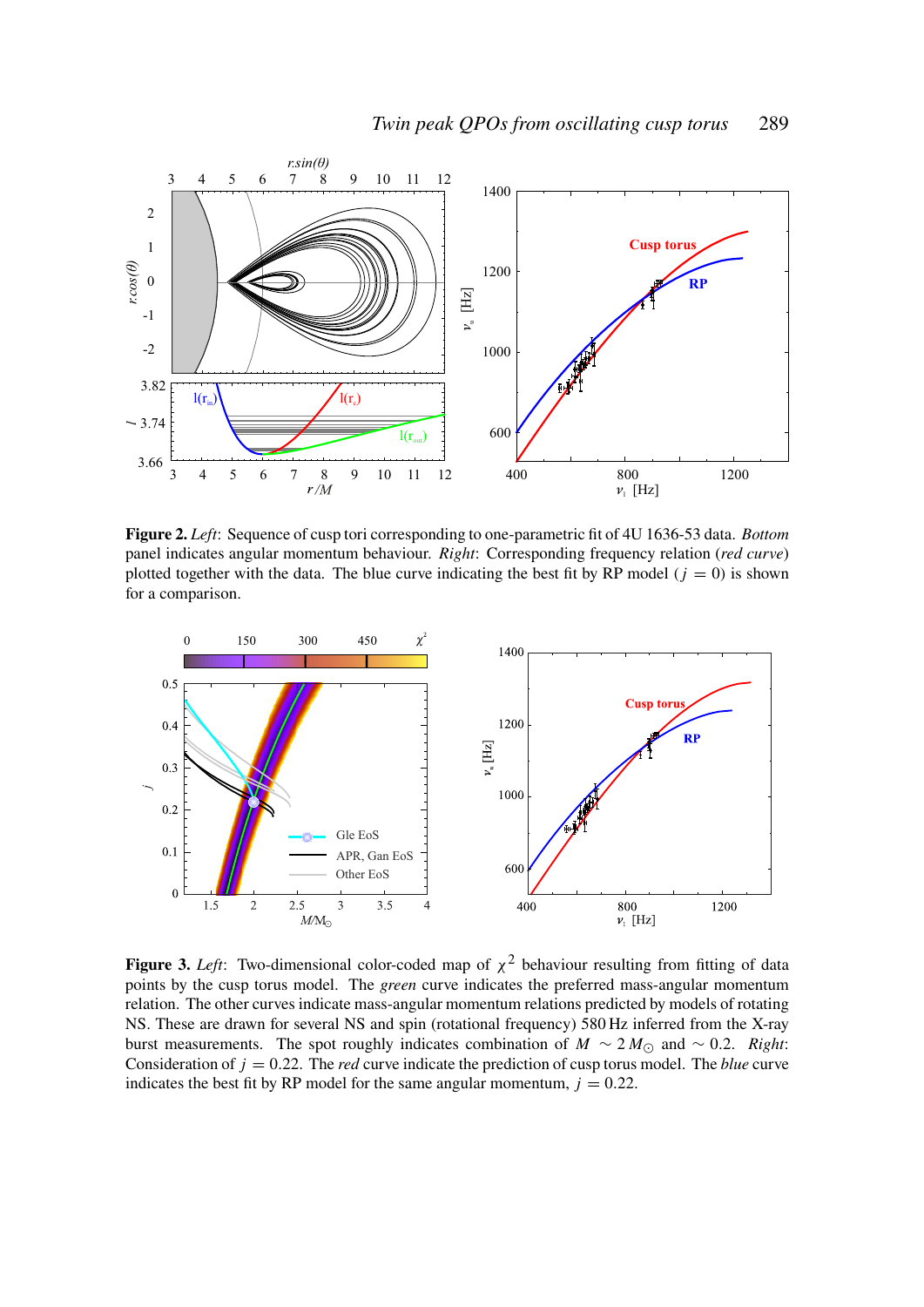

Figure 4. Combinations of  $\beta$  and  $r$  exactly matching individual data points vs. cusp torus relation.

#### 5 DISCUSSION AND CONCLUSIONS

There is good evidence on the NS spin frequency of 4U 1636–53 based on X-ray burst measurements. Depending on the (two- or one-) hot-spot model consideration, the spin  $v_s$  reads either  $v_s \doteq 290$  Hz or  $v_s \doteq 580$  Hz (Strohmayer and Markwardt, 2002). The value of 580 Hz is usually preferred. In the left panel of Fig. 3 we include several massangular momentum relations expected from models of rotating NS (see Török et al., 2014 for details) assuming this spin. We can see that there are overlaps between these relations and the relation inferred from the cusp torus model.

In the right panel of Fig. 3 we show the best fit of the model to the data for  $j = 0.22$ corresponding to

$$
M_0 = 2.00 \left[ \pm 0.02 \right] M_{\odot}, \tag{17}
$$

where the scatter in the estimated mass corresponds to the  $2\sigma$  confidence level. We choose  $j = 0.22$  as a referential value since it roughly corresponds to three different EoS. Furthermore, as discussed by Urbanec et al. (2013), the NS oblateness factor is decreasing along the displayed EoS relation towards the low values close to the Kerr limit. Thus, the Kerr approximation adopted here should be well applicable. In the same panel, the RP model best fit drawn for  $j = 0.22$  is included for a comparison. In analogy to the non-rotating case, the cusp torus fit is better than a fit based on RP model. Having these results we also attempted to fit the data by the discussed torus frequencies but considering any torus thickness and fixed  $M = 2 M_{\odot}$  and  $j = 0.22$ . We searched for the combinations of  $\beta$ and *r* matching each individual data point. The result of this procedure is shown in Fig. 4. Clearly, the obtained values are distributed very close to the cusp relation.

Overall, there is a strong indication that twin peak QPOs can be identified with a particular non-axisymmetric *m* = −1 radial epicyclic mode and Keplerian orbital motion associated to the cusp torus. These modes may naturally give strong modulation of both emerging radiation and the accretion rate. They are therefore very good candidates for explaining high amplitudes of QPO. In addition, their eigenfrequencies change only weakly on the spatial scale of the turbulent motion, therefore it may be expected that they may survive also in highly turbulent media typical for accretion flows.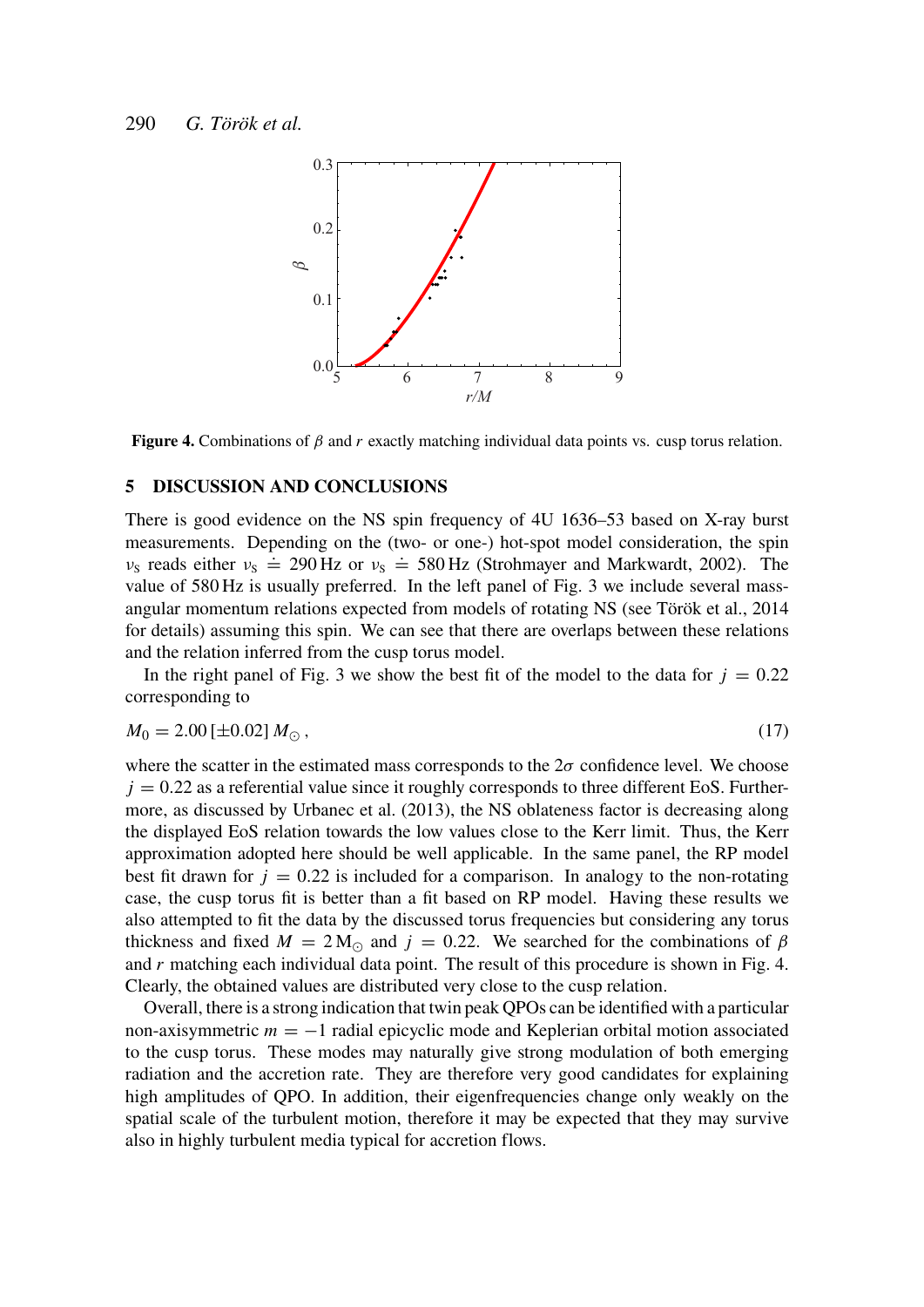Finally, we note that the presented concept has also potential to explain the observed low frequency OPOs. As noticed by Rosińska et al. (2014); Kluźniak and Rosińska (2013) the frequencies of vertical epicyclic modes seem to be very sensitive to the NS quadrupole moment. Their consideration thus rather exceeds the framework of Kerr spacetime approximation adopted here. Nevertheless, we roughly investigated also the frequencies of non-axisymmetric  $m = -1$  vertical epicyclic mode of cusp tori. Assuming the same mass, angular momentum and radii as those in Figs. 3 and 4 we obtained values of tens of Hertz. These are of the same order as the observed frequencies of low frequency QPOs. The *m* = −1 vertical epicyclic mode may therefore play the same role in the framework of cusp torus model as the Lense–Thirring precession in the framework of RP model.

## ACKNOWLEDGEMENTS

GT, ES and MU would like to acknowledge the Czech grant GAČR 209/12/P740. We also acknowledge the project CZ.1.07/2.3.00/20.0071 "Synergy", aimed to foster international collaboration of the Institute of Physics of SU Opava. We also acknowledge financial support from the internal grant of SU Opava, SGS/11/2013.

## **REFERENCES**

- Abramowicz, M., Jaroszynski, M. and Sikora, M. (1978), Relativistic, accreting disks, *Astronomy and Astrophysics*, 63, pp. 221–224.
- Abramowicz, M. A., Barret, D., Bursa, M., Horák, J., Kluzniak, W., Rebusco, P. and Török, G. ´ (2005a), A note on the slope-shift anticorrelation in the neutron star kHz QPOs data, in S. Hledík and Z. Stuchlík, editors, *RAGtime 6/7: Workshops on black holes and neutron stars*, pp. 1–9.
- Abramowicz, M. A., Barret, D., Bursa, M., Horák, J., Kluzniak, W., Rebusco, P. and Török, G. ´ (2005b), The correlations and anticorrelations in QPO data, *Astronom. Nachr.*, 326, pp. 864–866, arXiv: astro-ph/0510462.
- Abramowicz, M. A., Blaes, O. M., Horák, J., Kluzniak, W. and Rebusco, P. (2006), Epicyclic ´ oscillations of fluid bodies: II. Strong gravity, *Classical Quantum Gravity*, 23, pp. 1689–1696, arXiv: astro-ph/0511375.
- Abramowicz, M. A., Horák, J. and Kluźniak, W. (2007), Modulation of the Neutron Star Boundary Layer Luminosity by Disk Oscillations, *Acta Astronomica*, 57, pp. 1–10.
- Abramowicz, M. A. and Kluźniak, W. (2001), A precise determination of black hole spin in GRO J1655-40, *Astronomy and Astrophysics*, 374, pp. L19–L20, arXiv: astro-ph/0105077.
- Belloni, T., Méndez, M. and Homan, J. (2007), On the kHz QPO frequency correlations in bright neutron star X-ray binaries, *Monthly Notices Roy. Astronom. Soc.*, 376, pp. 1133–1138, arXiv: astro-ph/0702157.
- Blaes, O. M. (1985), Oscillations of slender tori, *Monthly Notices Roy. Astronom. Soc.*, 216, pp. 553–563.
- Horák, J. (2005), A possible mechanism for QPOs modulation in neutron star sources, *Astronom. Nachr.*, 326, pp. 845–848, arXiv: astro-ph/0511569.
- Kluźniak, W. and Abramowicz, M. A. (2001), Strong-Field Gravity and Orbital Resonance in Black Holes and Neutron Stars — kHz Quasi-Periodic Oscillations (QPO), *Acta Physica Polonica B*, 32, p. 3605.